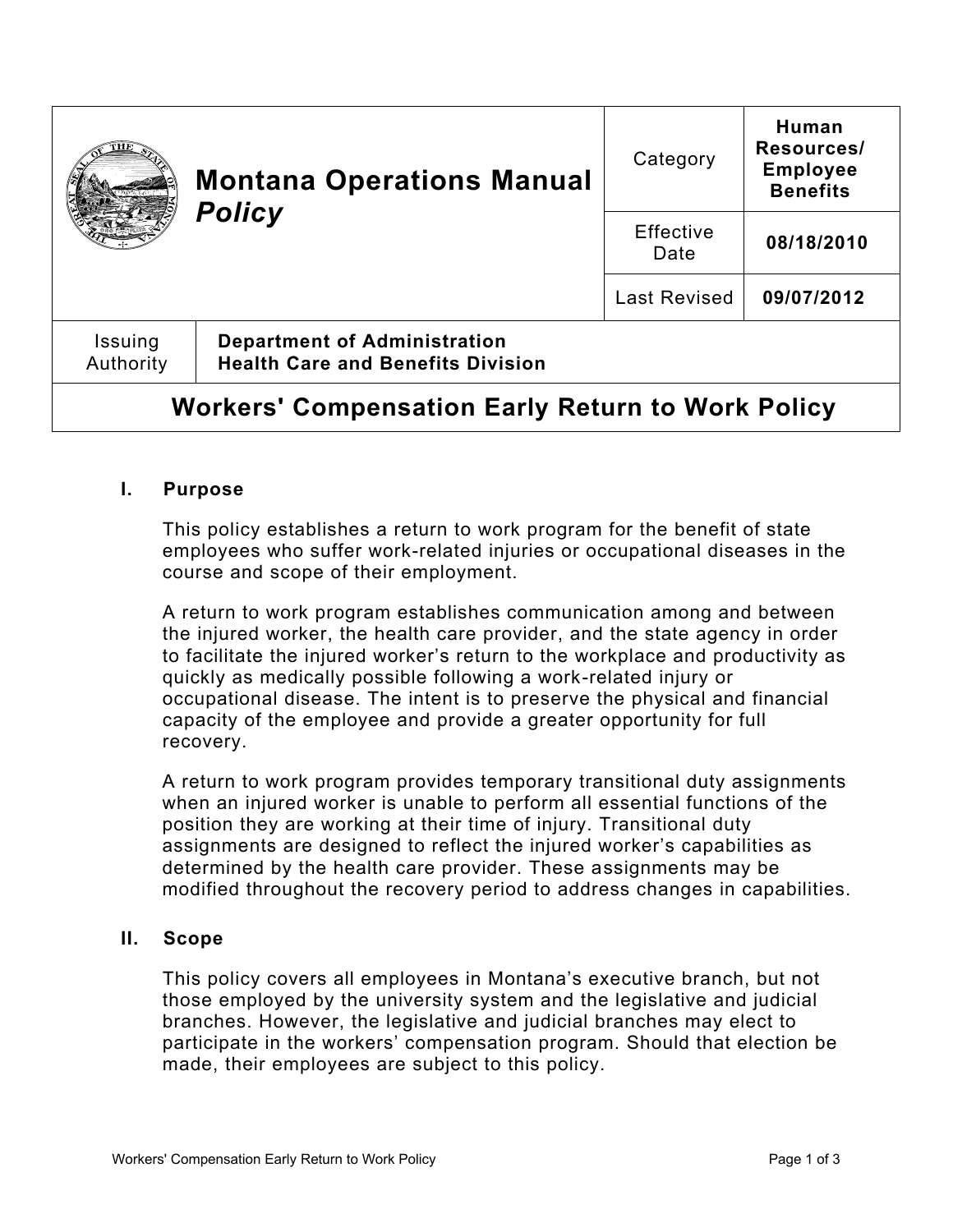Any collective bargaining agreement providing greater return to work benefits supersedes this policy.

### **III. Procedures**

Participation in the return to work program must be available to every eligible injured worker who chooses to participate; however, an injured worker's participation in the program is discretionary and subject to operational constraints.

An injured worker may elect to participate in the return to work program by signing an authorization for release of limited medical information pertaining to the work-related injury or occupational disease.

An injured worker may revoke consent to participate in the return to work program and authorization for release of limited medical information at any time by providing written notice of revocation to the human resources office or the transitional duty team for the agency employing the injured worker. Revocation of a prior consent and authorization will not affect information previously requested and obtained consistent with the consent and authorization.

Under Montana law, an injured worker's election not to participate or revocation of an election to participate in the return to work program may or may not affect the injured worker's wage loss benefit. However, the election not to participate or revocation of an election to participate will not be used to the injured worker's detriment regarding their other rights and benefits.

# **IV. Confidentiality**

Except as stated below, all information, including medical information that a transitional duty team obtains concerning an injured worker participating in the return to work program, is confidential. This means that the transitional duty team and its members, the agency employing the injured worker, or any other state agency will not use or disclose the information for any purpose other than: (1) providing return to work program services to the injured worker, and (2) managing and administering the return to work program by the agency.

Such information, however, may be disclosed:

- 1. to the agency's workers' compensation insurance carrier for purposes of administering workers' compensation benefits for the injured worker;
- 2. to respond to requests for information for legislative audit purposes;